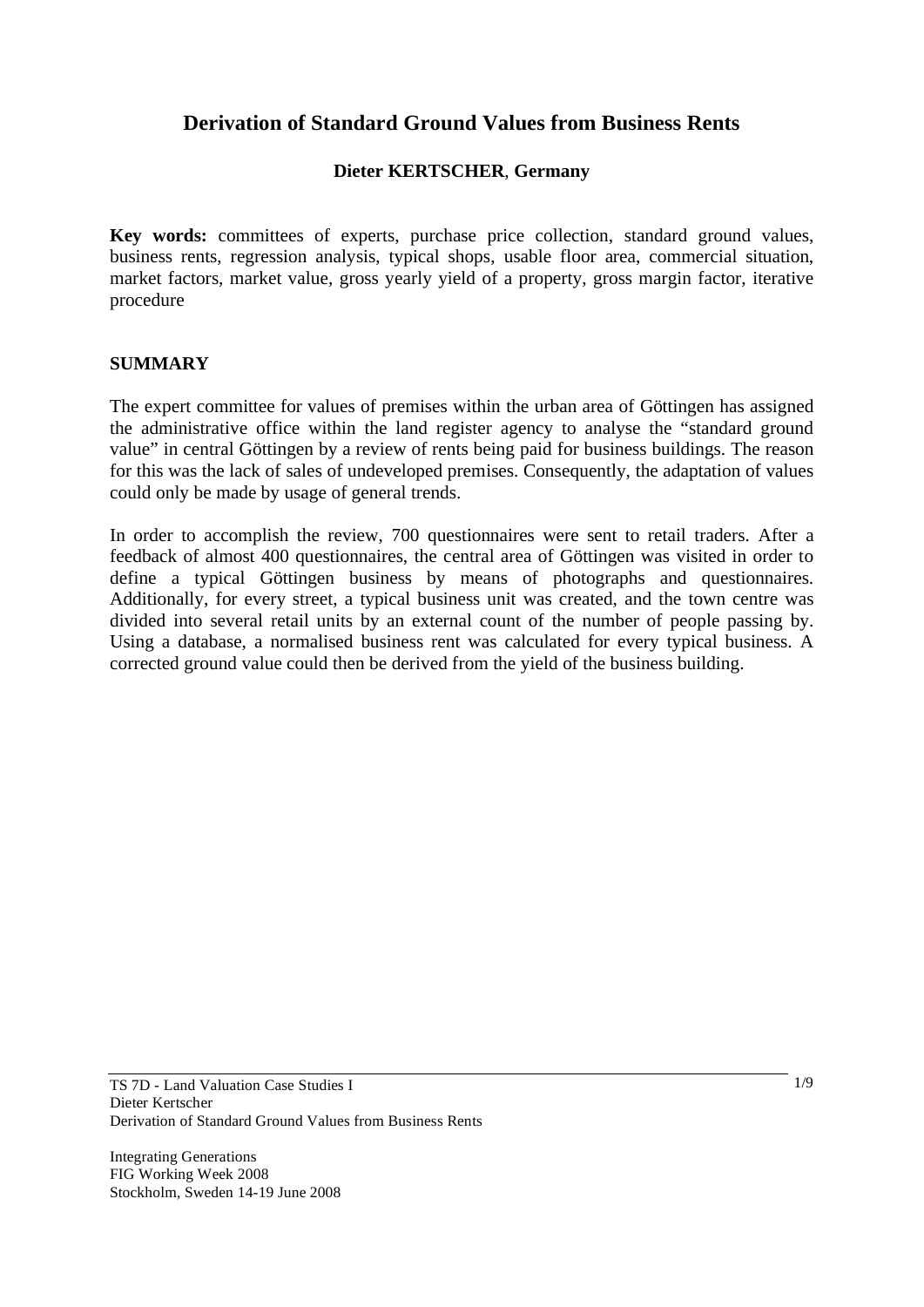# **Derivation of Standard Ground Values from Business Rents**

# **Dieter KERTSCHER**, **Germany**

# **1 INTRODUCTION**

Standard ground value maps are very frequently produced and used to describe the level of land prices. The standard ground values of a region are clearly arranged in these maps.

The branch offices of the committees of experts on real estate values (GAG) very often use these maps in analogue form or apply digital maps on CD Roms or via the Internet.

Every year the standard ground values are discussed and decided by the committees of experts during their meeting. In this connection all sales of the previous year are analysed and taken into consideration for the decision. The ideal case would be active real estate transactions with enough sales in all zones leading to a solid decision guidance for the experts in order to derive the standard ground values.

# **1.1 Problems**

The evaluation of standard ground values within inner city sites has always been a problem for the committees of experts. There is a lack of sales of undeveloped properties. Concerning the real estates market, there is hardly any transfer of developed properties in the core of a city. Besides, the purchase prices of such transfers generally do not represent the unusual business connections. Every year, the experts of the committees adapt the standard ground values to the general trend, but this is not sufficient to obtain significant and reliable standard ground values in such areas. There is a risk to depart consolidated findings year by year. The sales in the inner city of Göttingen have always been very rare.

### **1.2 Approach - An Analysis of Rents**

A laborious but quite common method to determine standard ground values of inner city sites implies the analysis of yield indicators of the located retail trade. The business rents of ground floors as a principal source of income represent the basis of the gross yearly yield of a property and largely reflect the value of the building.

### **2 DATA COLLECTION**

The derivation of standard ground values from business rents presumes the implementation of a survey in order to have sufficient secure and current rents. A specially developed questionnaire was directed to the shop owners and sent to approximately 700 addresses. This project was supported by the Association of Retail Traders in Göttingen.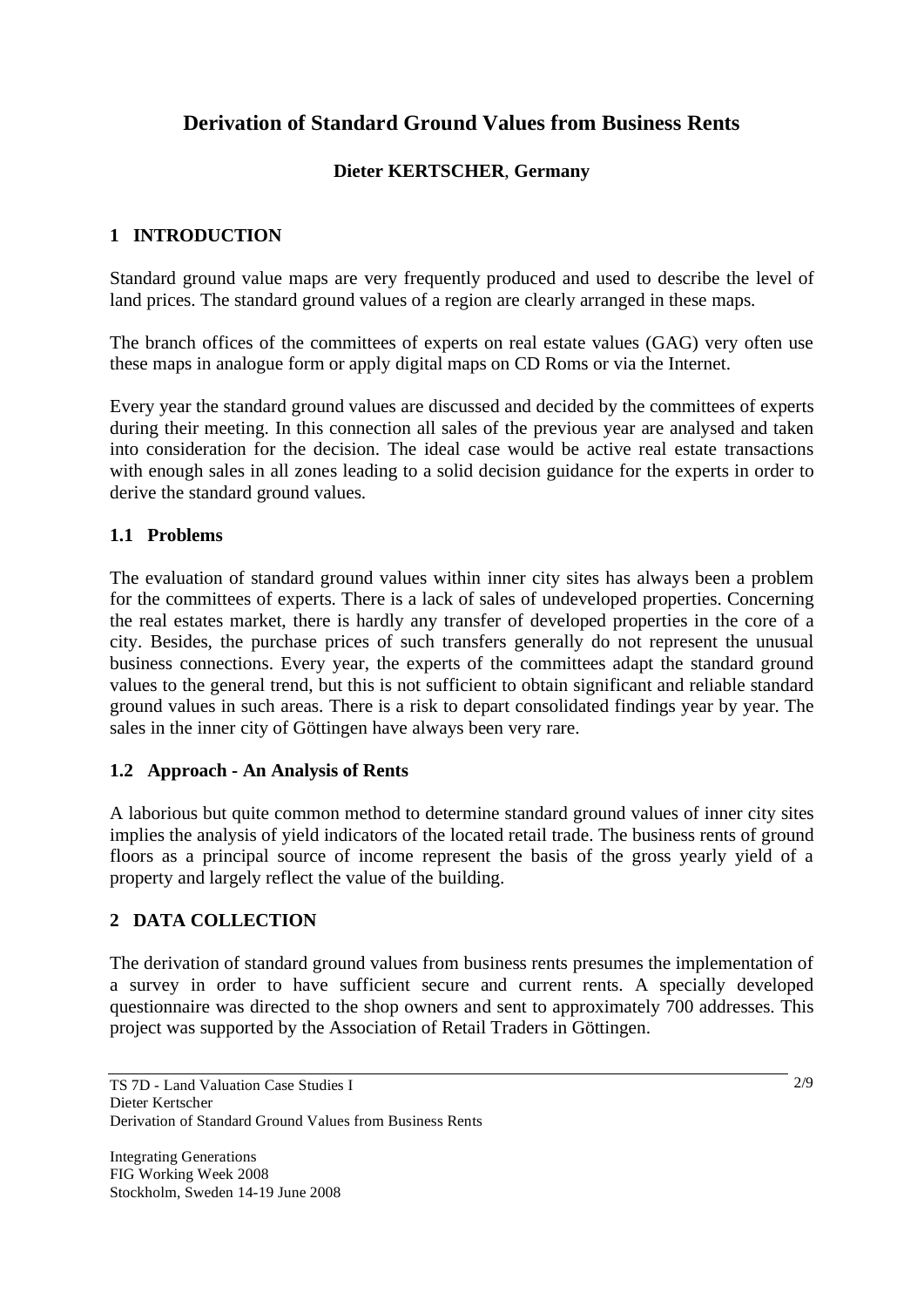In order to strengthen a potential feedback of the retail traders, a press conference of the committee of experts Göttingen had previously informed the public through the regional newspapers.

The writings which had been sent to the shop owners contained a covering letter, a questionnaire and a business reply envelope for the return of the completed questionnaire. The adherence of data protection was expressly declared so that mistrust could be prevented. The questionnaire was clearly arranged. The shop owners only had to fill in a few columns the contents of which they had ad hoc at hand.

### **2.1 On-Site Inspection - "the Typical Göttingen Business"**

After receipt and review of the questionnaires the participating shops were inspected and photographed on site. For the subsequent evaluation of the furnishings an evaluation sheet was developed which considered the different characteristics of the shops and their furnishings.

The evaluation sheets included the following aspects:

- ceiling height,
- shop window front in % of the whole facade,
- technical equipment,
- visual appearance and
- situation of the entrance area (number of stairs).

Following this inspection the shops were classified into five quality classes. The "typical Göttingen shop" was defined as medium class, hence a shop with medium-class furnishing, and provided an orientation for the evaluation of the above collected data.

The "typical Göttingen shop" (medium class 3) is defined as follows:

- medium window area (50-70 % of the facade),
- daylight
- entrance: at-grade up to one stair,
- shop area 80 sqm to 110 sqm,
- medium ceiling height (2.30-2.80 m) and
- medium-class technical equipment

The medium class was judged by grade "3", thus a spectrum between 1 and 5 was generated. The classes above the "typical Göttingen shop" presented all their characteristics in a good or better way, whereas the qualities of the classes 4 and 5 were hardly or not at all developed. Most of the shops were evaluated by grade "3".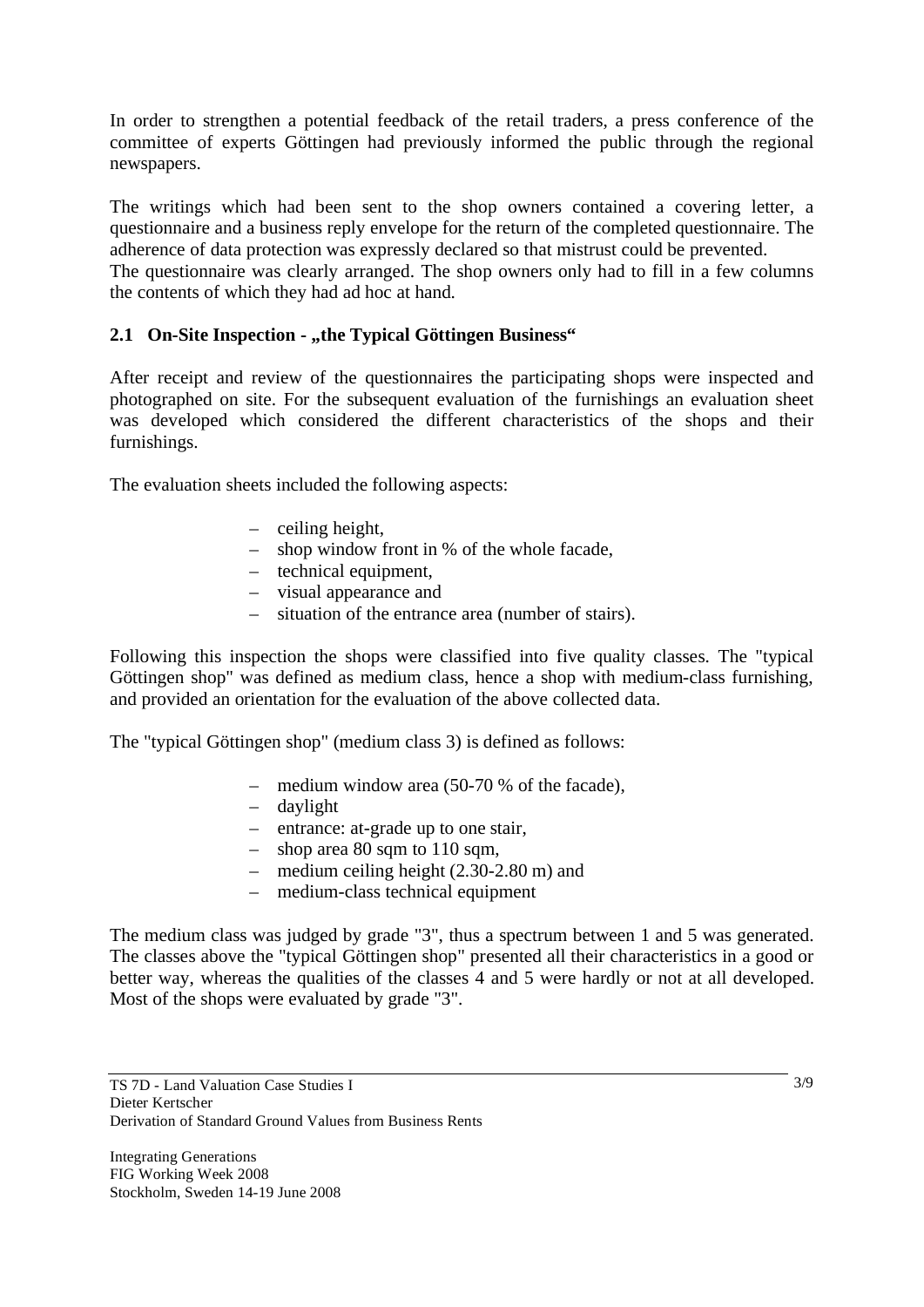### **2.2 Retail Locations**

Thanks to a frequency report which had been written in 2001 by a real estate broker from Göttingen, a very current graduation of the inner city into retail locations could be used for this analysis. The generated results came up to the ideas of the branch office of the committee of experts, so that the classification of the investigation area could be made into 1 A -, 1 B -, 2 A - and 2 B - locations.

## **2.3 Compilation and Administration of the Data - (Aks)**

In order to realise a statistical processing and analysis of the data, it was necessary to feed all the results of the data entry into the automatic purchase price collection (AKS). Besides the classic data of the collected purchase contracts, the AKS also

permits the entry of additional data. By means of file references a precise identification of the data was possible. Additional parameters were

- classification of the equipment
- location indicator "block number" and
- retail location.

The location indicator "block number" was only for orientation.

After the data entry of the questionnaire, every "sale" (that means: every rental) had a data record with the following minimum input:

Property: *AKS Sale No., Type of Building, Usable Floor Area, Net Rent, Rent/sqm.* 

Location: *District, Cadastral Section, Coordinates, Address, Area with Particular Standard Ground Values, Standard Ground Value* 

Reference: *Year of Construction, Start of Rental, Date of Data Collection*

Analysis: *File References of Survey, Block Number, Graduation, Retail Location.* 

### **3 INTERPRETATION OF THE DATA**

### **3.1 Interpretation Method**

Although the land value of business properties is included in the market value (under the terms of § 194 BauGB - German Federal Building Code), it can be separately derived when using the calculation methods of income approach to valuation and asset value method.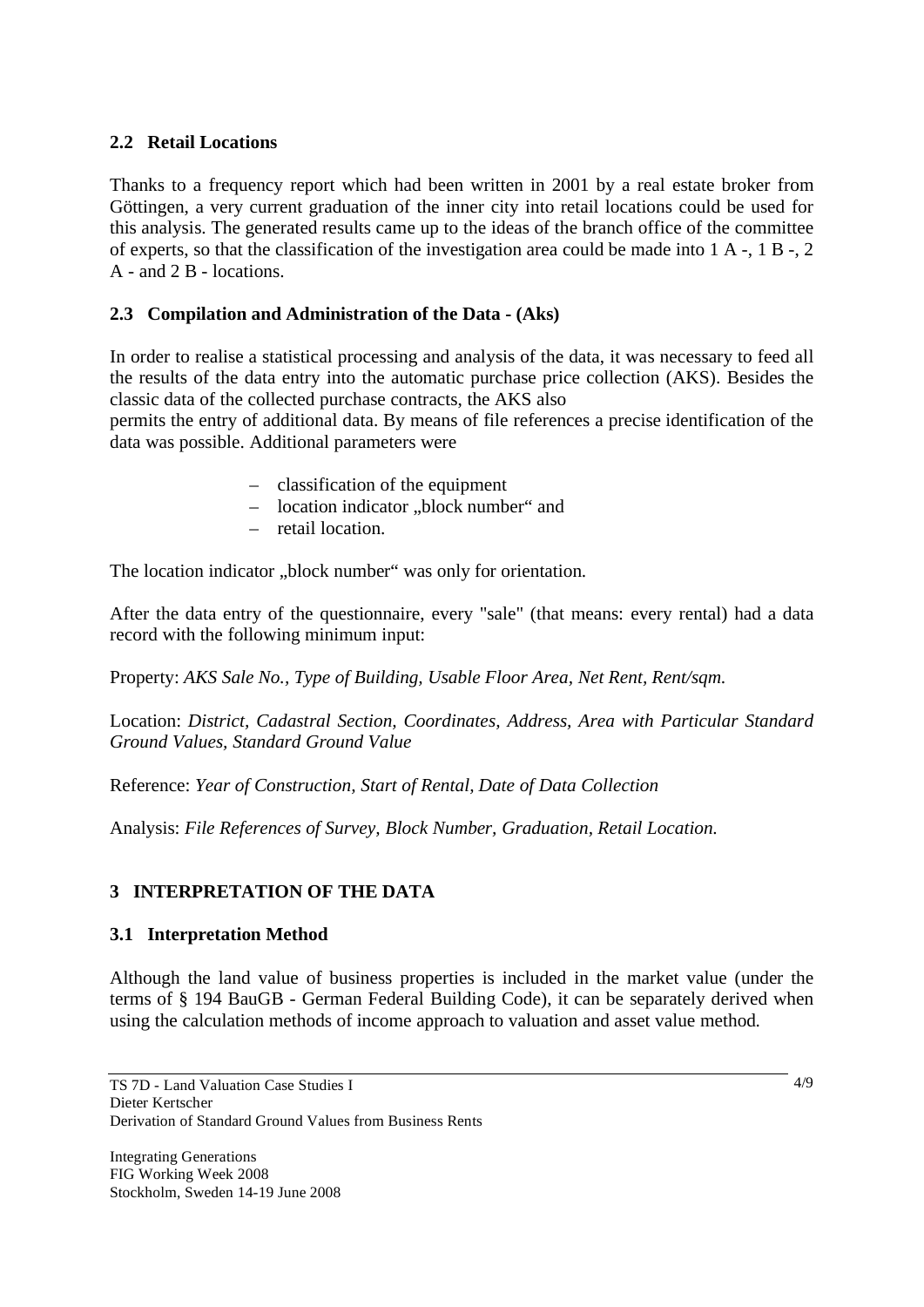These valuation methods imply that the real estate value is calculated by means of comparative values and added to the respective building value. As is known comparative values are not available, another strategy is therefore required.

Should it be possible to deduct the income value of a building from a known market value, the result would be the land value.

For the present rent analysis a theoretical market value of a typical business property was calculated on the basis of the inquired rents and the corresponding gross yearly yield of properties. A gross margin factor which had been determined during a comparative analysis was used for this calculation. Besides, an income value of a building was calculated by means of market factors which had also been derived from this comparative analysis. For damping reasons, the land value which was generated by deducting the market value and the income value of a building, was finally adjusted with the existing standard ground value. The previous standard ground value thus flows into this damping as well as into the calculation of the income value. Without this initial value the presented method is not practicable.

### **3.2 Determination of Value Influencing Criteria**

During the first analysis it was noted that year of construction, block grading and contract period had no significant effects on the target value. The regression analysis used for the preparation of the data was expressed with the following target values and influencing factors:

| target value:       | rent / sqm (vgmp)         |
|---------------------|---------------------------|
| influencing factor: | usable floor area (nfl)   |
|                     | commercial situation (hl) |
|                     | classification (kl)       |

#### $vgmp = b0 + b1 x nfl + b2 x hl + b3 x kl$

The analysis showed a great significance of the three above mentioned influencing factors. With the present data it was possible to determine the average values of the variables as follows:

- usable floor area on average 108 sqm
- $-$  (min. 14 sqm, max. 405 sqm)
- commercial situation 1 up to 5, on average 3,
- classification 1 up to 5, on average 3.

With the regression analysis, estimated values were established with reference to the above mentioned influencing factors and charted in rental overviews.

5/9

TS 7D - Land Valuation Case Studies I Dieter Kertscher Derivation of Standard Ground Values from Business Rents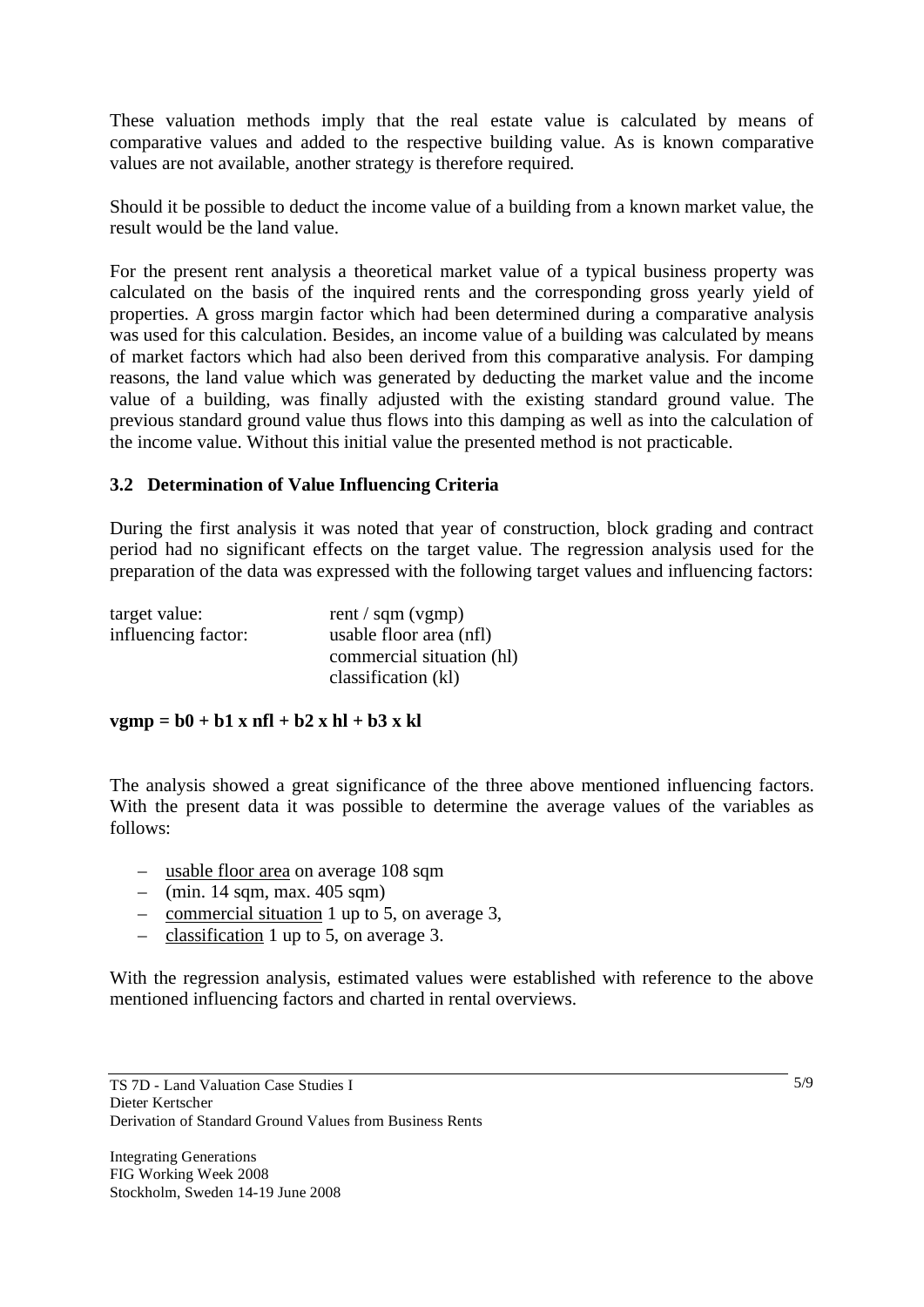

Figure 1: Regression analysis: Rents above influencing factors "usable floor area" and "commercial situation"

### **3.3 Calculation of Standardised Rents for Each Street of Houses**

By means of the calculated coefficients of regression a standardised rent could be generated for all data records. Then the standardised rents were averaged separately for each street of houses and for each side of the street. Thus 86 streets of houses within the core city of Göttingen could be provided with a "standardised" rent.



Figure 2: Standardised Rents for each street

TS 7D - Land Valuation Case Studies I Dieter Kertscher Derivation of Standard Ground Values from Business Rents

Integrating Generations FIG Working Week 2008 Stockholm, Sweden 14-19 June 2008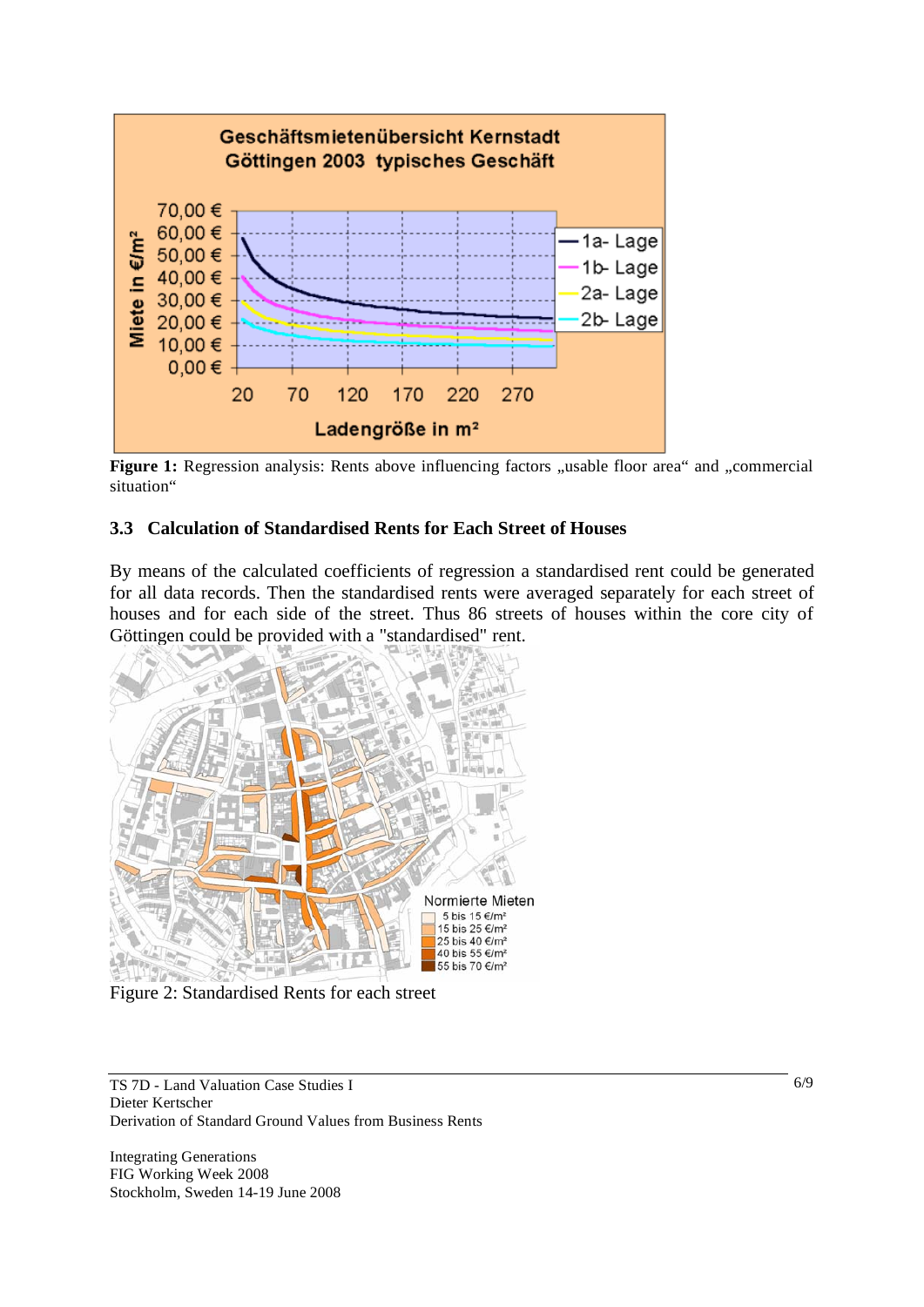# **3.4 Determination of Market Factors for the Core City of Göttingen**

The sales made in the core city of Göttingen during the last ten years and recorded in AKS were hence considered to determine market factors. The existing sales were sorted according to the above mentioned retail locations and evaluated separately. The rental contracts which had been recorded after the passage of the ownership, the residential as well as the business areas were used to calculate the real gross yearly yield of a property, the building area and the plot ratio of the property.

### *market value = gross yearly yield of a property x gross margin factor*

The remaining useful life was estimated by a long experience and due to the date of the last fundamental refurbishment. The net profit was calculated by subtracting the management costs from the gross income. For these management costs the following assumptions were made and even later applied:

The maintenance costs were taken up to 1 % p.a. of the objective value of the usable floor area of about 1,500  $\epsilon$  / sqm and the administration costs on the basis of a long experience to 3  $\epsilon$  / sqm. According to value R (Wert R) for mixed used properties the risk of rent loss was set up to 2 %.

The analysis revealed that the market factors have developed quite constantly since 1995. The above-mentioned calculation methods were the general basis of the derivation of market factors mentioned in the following table. The reduction of the land size for 2b-locations is due to the increasing original urban development of the  $19<sup>th</sup>$  century in the peripheral areas of the inner city.

| Location   | Land<br>(GRFL)                       | <b>Size Remaining</b><br><b>Useful</b><br>(Rnd) | <b>Property</b><br>Life $ $ (LiZi) | <b>Yield Gross</b><br><b>Margin</b><br>Factor<br>(RoF) |
|------------|--------------------------------------|-------------------------------------------------|------------------------------------|--------------------------------------------------------|
| 1a, 1b     | approx. 300 sqm $\vert$ 50 years     |                                                 | 6.5%                               | 13                                                     |
| 2a         | approx. 400 sqm $ 45$ years          |                                                 | 7.0 %                              |                                                        |
| 2b, others | approx. 250 sqm $ 40 \text{ years} $ |                                                 | 7.5 %                              |                                                        |

### **3.5 Calculation of the Gross Yearly Yield of Typical Properties**

Combining the plot ratios, the medium floor area and the number of leased floors – these data are specified in the standard ground value map – it was possible to calculate the annual rental incomes with the existing standardised rents.

### *NFL = GRFL x GFZ x 0.75*

The following rent level indicated in the table below was considered for the corresponding renting situation which resulted in a standardised gross yearly yield of

7/9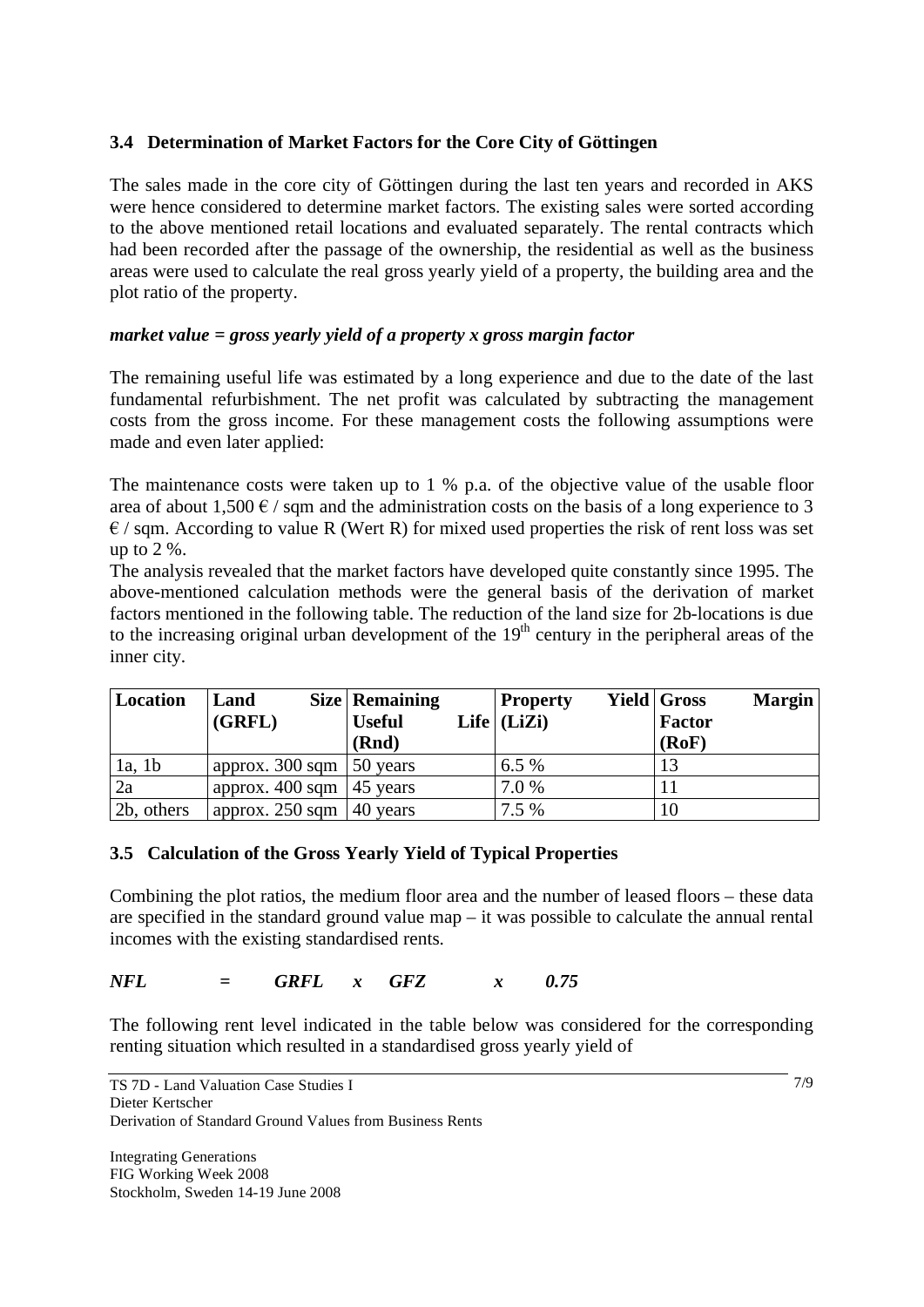a typical property for each street of houses.

| <b>FLOOR</b>          |           | <b>Utilisation</b> | Rent                             |
|-----------------------|-----------|--------------------|----------------------------------|
| ground floor          |           | shop area          | 100 % of the shop rent           |
| $1st$ floor           |           | shop area          | 50 % of the shop rent            |
|                       | <b>or</b> | office area        | $10 \text{ } \in / \text{ }$ sqm |
|                       | <b>or</b> | living area        | $5 \in / \text{sgm}$             |
| $\sqrt{2^{nd}}$ floor |           | office area        | $10 \text{ }\epsilon$ / sqm      |
|                       | <b>Or</b> | living area        | $5 \in / \text{sgm}$             |
| $3rd$ floor           |           | living area        | $5 \in / \text{sqm}$             |
| $4th$ floor           | option    | living area        | $5 \in / \text{sgm}$             |
| $5th$ floor           | option    | living area        | $5 \in / \text{sqm}$             |

# **3.6 Calculation of a Theoretical Land Value**

The multiplication of the gross yearly yield of a property by the gross margin factor shows the market value of the standardised property, whereas the calculation of the income value of a building follows the common principles of the income approach to valuation. According to the above mentioned market factors, a theoretical income value of a building was calculated on the basis of the determined standardised rent.

With the difference between the market value and the income value of the standardised property, a ground value could be calculated from rental incomes for each occupied street of houses. For damping reasons, this ground value was averaged with the existing standard ground value. This shows the appreciation of the fact that the existing standard ground value had just been used for the definition of the property yield and for the subtraction of the land value proportion. The average replaces an iteration which would then have to cover all appraisals.

The standard ground values of the core city of Göttingen are not separated by streets of houses. Such a fine classification would go beyond the scope of a standard ground value map. In order to appreciate the existing standard value limits as well as previous standard value levels, the new land values had to be combined in larger zones. Though the previous structures were confirmed, new structures had been established.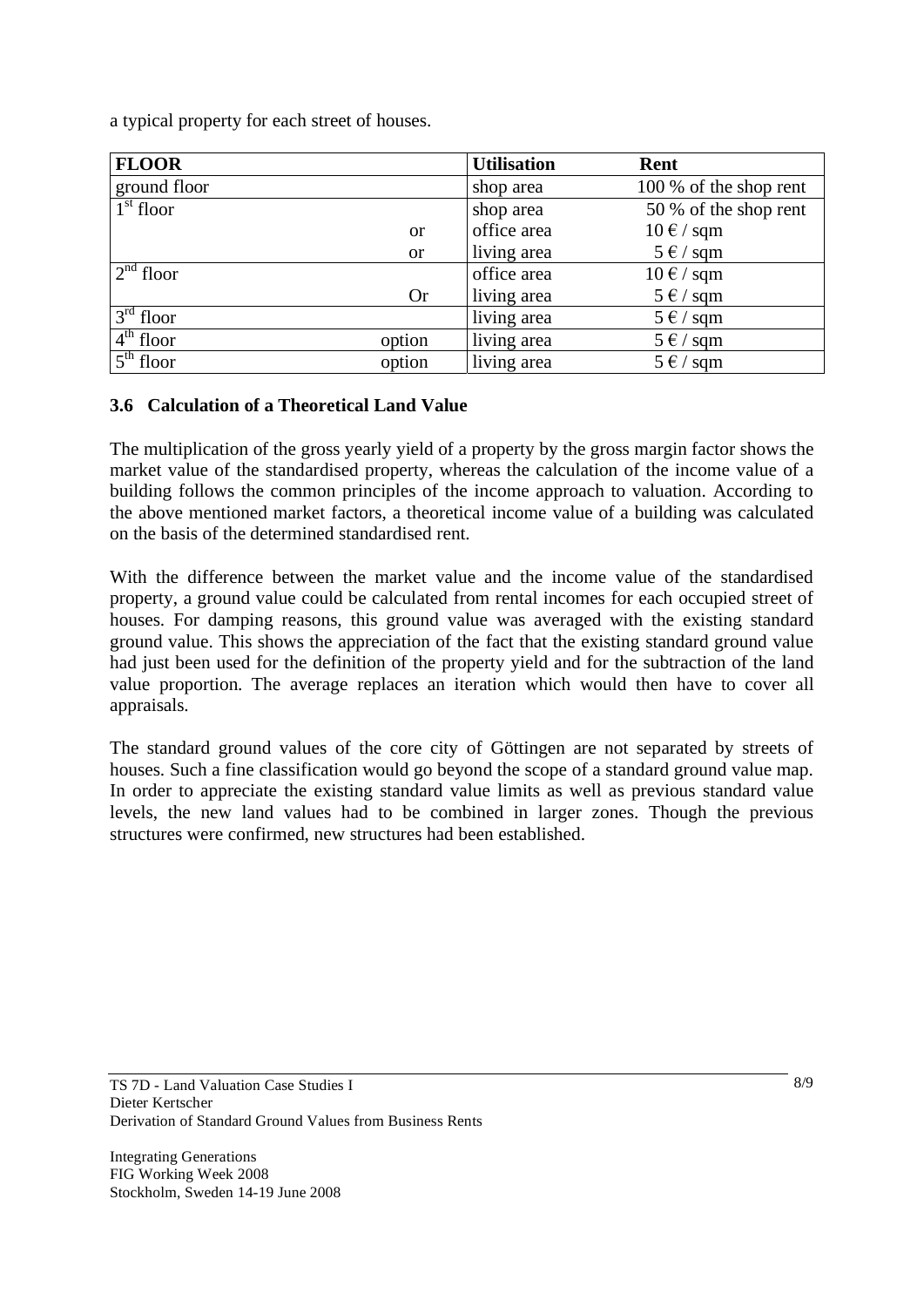# **4 RESULTS**

### **4.1 Standard Ground Values**

The result of the rental analysis was submitted to the committee of experts in chart form by



Figure 3: "Standard Ground Value Map" of the inner city of Göttingen

### **4.2 Rental Overview**

As a result of the large number of collected rents, a rental overview could be realised for the whole area of the inner city. The margins of the standardised rents were transferred to the four different retail locations. Compared to the former survey this analysis revealed a stagnation of the rents in the peripheral areas and an increase of business rents within the top class locations. This was especially caused by the elimination of deficiencies during the urban development; hence the investments were passed on to the tenants.

### **5 RESUME AND FORECAST**

With the decision of the standard ground values for the core city of Göttingen, statistically firm land values have been available again for the first time in years. On the basis of numerous authentic sales, real market factors were derived and used to calculate the income values of typical business properties for each street of houses.

As the calculations include the existing standard ground values which result from both the derivation of the market factors and the separation of the crop yield for calculating the income value, the calculation of the new standard ground values can not be made without considering the previous standard value level.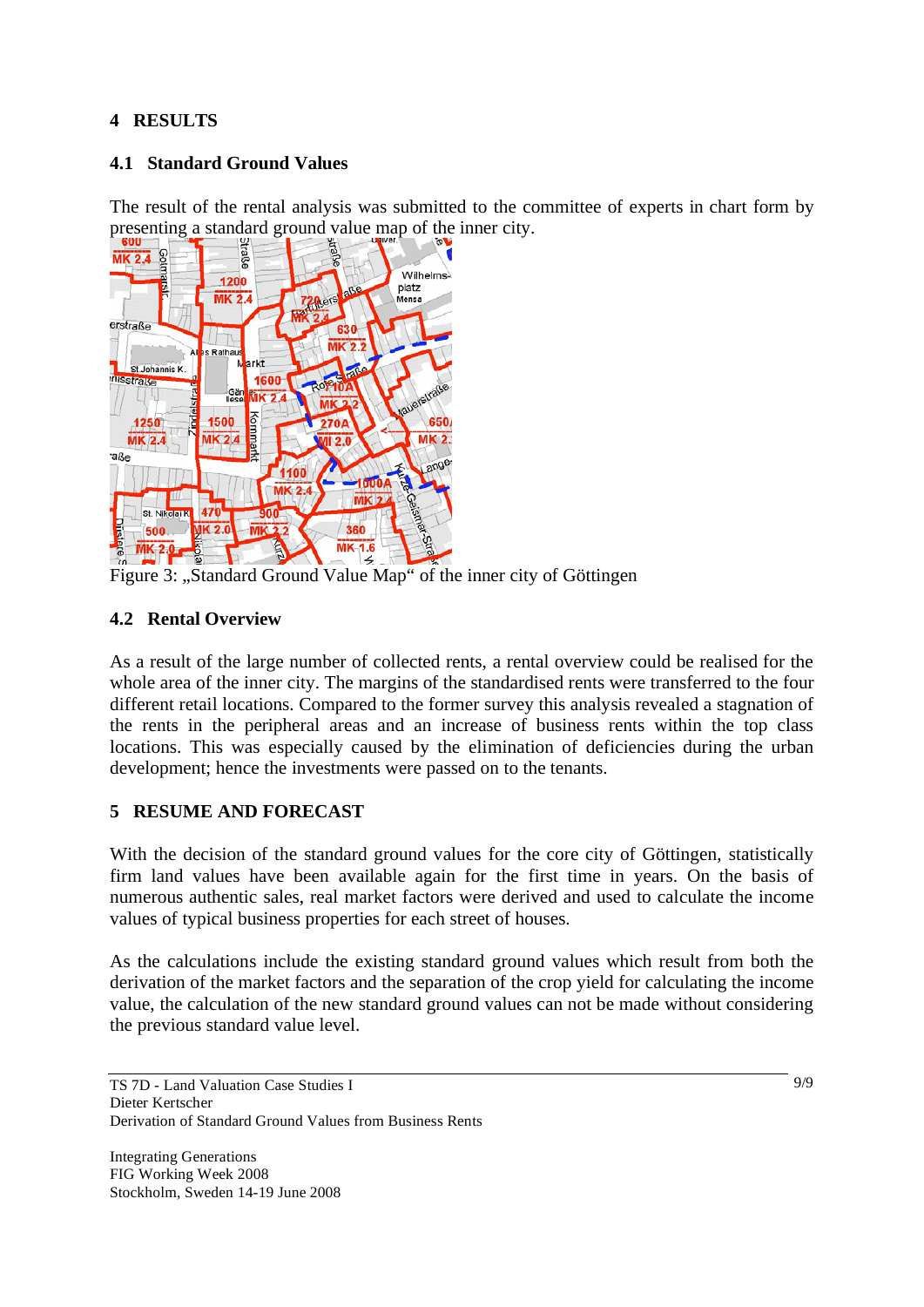The determination of standard ground values in city locations by using the analysis of business rents is an adequate tool to verify the existing standard ground value level and zones. Another iterative calculation of the property yield by using the ground values resulting from the authentic sales collected in the AKS and the following recalculation of the income values of each street of houses would lead to exacting results.

### **REFERENCES**

- Günther, Ellen (2001); Diplomarbeit: "Bodenrichtwertermittlung bei mangelnden Kaufpreisen unbebauter Grundstücke"
- Kertscher, Dieter & Volle, Günter (1983); "Marktgerechte Grundstückswertermittlung mit Hilfe des Vergleichswertverfahrens"
- Kohlenberg, Friedrich (1999); "Geschäftsraummieten in niedersächsischen Städten", VR 61/4+5
- Schmalgemeier, Helmut (1977); "Bodenpreisanalyse für den Innenbereich einer Großstadt", VR 39/8
- Troff, Herbert (2001); "Bodenbewertung in Citylagen" Skript
- Ziegenbein, Werner (1999); "Bodenrichtwerte für die Innenstadt Hannover", VR 61/6+7
- BauGB (1997) Baugesetzbuch
- WertR; Richtlinie für die Ermittlung der Verkehrswerte (Marktwerte) von Grundstücken. in der Fassung vom 19.Juli 2002
- WertV; Verordnung über Grundsätze für die Ermittlung der Verkehrswerte von Grundstücken, vom 06.Dezember 1988.